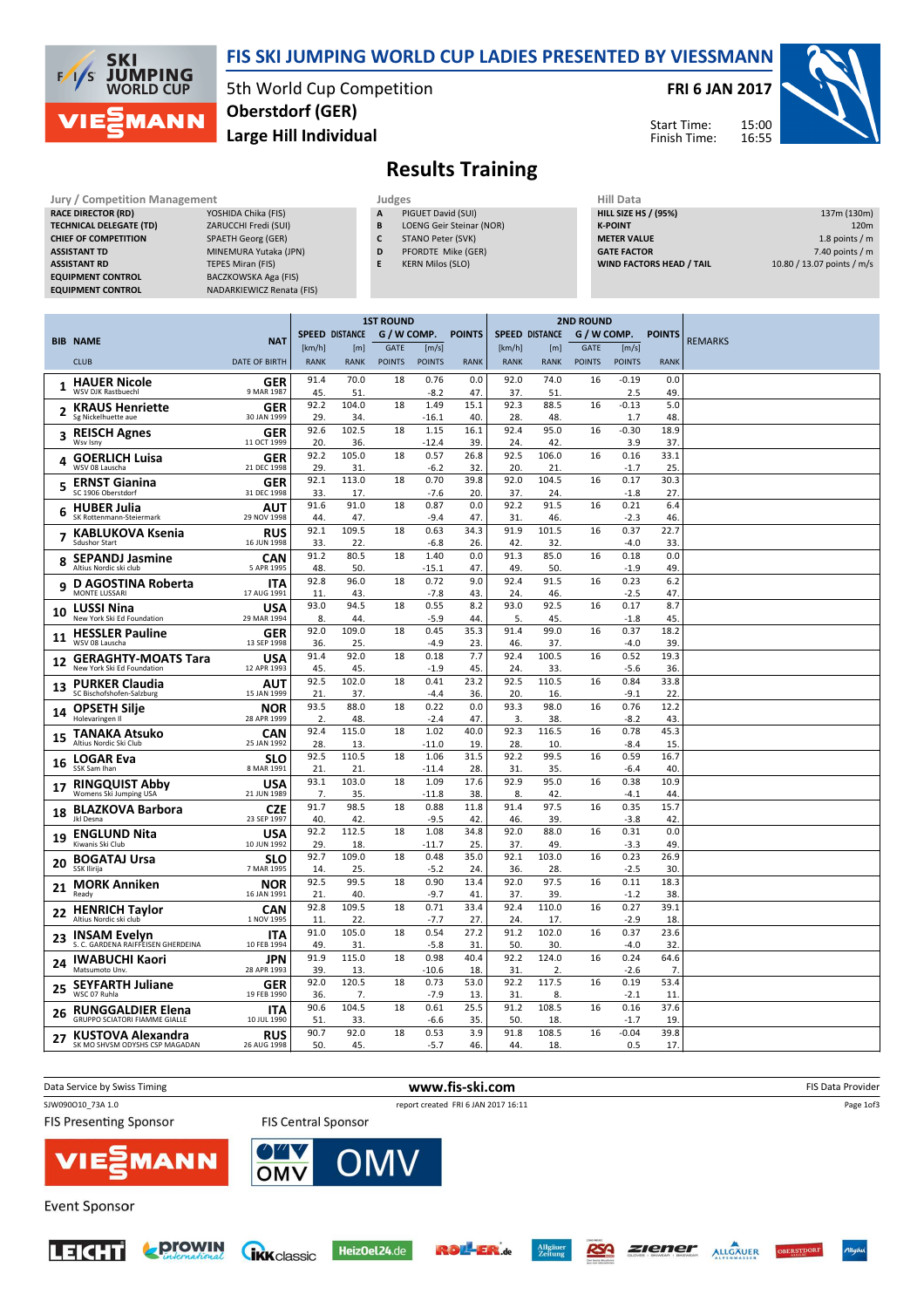



5th World Cup Competition Large Hill Individual Oberstdorf (GER)

FRI 6 JAN 2017

Start Time: Finish Time:



# Results Training

|    |                                                                  |                           |                       |              | <b>1ST ROUND</b>   |                   |               | <b>2ND ROUND</b>      |                  |               |                |                |                |
|----|------------------------------------------------------------------|---------------------------|-----------------------|--------------|--------------------|-------------------|---------------|-----------------------|------------------|---------------|----------------|----------------|----------------|
|    |                                                                  |                           | <b>SPEED DISTANCE</b> |              | G / W COMP.        |                   | <b>POINTS</b> | <b>SPEED DISTANCE</b> |                  | G / W COMP.   |                | <b>POINTS</b>  |                |
|    | <b>BIB NAME</b>                                                  | <b>NAT</b>                | [km/h]                | [m]          | <b>GATE</b>        | [m/s]             |               | [km/h]                | [ <sub>m</sub> ] | <b>GATE</b>   | [m/s]          |                | <b>REMARKS</b> |
|    | <b>CLUB</b>                                                      | <b>DATE OF BIRTH</b>      | <b>RANK</b>           | <b>RANK</b>  | <b>POINTS</b>      | <b>POINTS</b>     | <b>RANK</b>   | <b>RANK</b>           | <b>RANK</b>      | <b>POINTS</b> | <b>POINTS</b>  | <b>RANK</b>    |                |
|    | <b>LEMARE Lea</b>                                                | <b>FRA</b>                | 92.7                  | 106.0        | 18                 | 0.63              | 28.0          | 92.3                  | 100.5            | 16            | 0.22           | 22.5           |                |
| 28 | Courchevel                                                       | 21 JUN 1996               | 14.                   | 30.          |                    | $-6.8$            | 30.           | 28.                   | 33.              |               | $-2.4$         | 34.            |                |
| 29 | <b>TIKHONOVA Sofya</b>                                           | RUS                       | 92.7                  | 107.0        | 18                 | 0.65              | 29.6          | 92.6                  | 104.0            | 16            | 0.10           | 30.1           |                |
|    | Saint-Petersburg KOR1 Dinamo                                     | 16 NOV 1998               | 14.                   | 28.          |                    | $-7.0$            | 29.           | 18.                   | 26.              |               | $-1.1$         | 28.            |                |
| 30 | <b>KYKKAENEN Julia</b>                                           | <b>FIN</b>                | 92.9                  | 117.5        | 18                 | 0.29              | 52.4          | 92.7                  | 116.5            | 16            | $-0.06$        | 54.5           |                |
|    | <b>KL SkiJumping Team</b>                                        | 17 APR 1994               | 10.<br>92.1           | 11.<br>99.0  | 18                 | $-3.1$<br>$-0.30$ | 14<br>26.1    | 12.<br>92.0           | 10.<br>106.0     |               | 0.8<br>$-0.03$ | 10.            |                |
| 31 | <b>MALSINER Manuela</b><br>S. C. GARDENA RAIFFEISEN GHERDEINA    | <b>ITA</b><br>15 DEC 1997 | 33.                   | 41.          |                    | 3.9               | 34.           | 37.                   | 21.              | 16            | 0.4            | 35.2<br>21.    |                |
|    | <b>BARANNIKOVA Anastasiya</b>                                    | RUS                       | 91.7                  | 109.0        | 18                 | $-0.32$           | 44.4          | 91.5                  | 103.0            | 16            | $-0.04$        | 29.9           |                |
| 32 | Ski school SDUSSHOR Start SCT Berez                              | 27 NOV 1987               | 40.                   | 25.          |                    | 4.2               | 16.           | 45.                   | 28.              |               | 0.5            | 29.            |                |
| 33 | <b>KRIZNAR Nika</b>                                              | <b>SLO</b>                | 93.3                  | 117.5        | 18                 | 0.22              | 53.1          | 93.0                  | 104.5            | 16            | $-0.13$        | 33.8           |                |
|    | Ssk Alpina ziri                                                  | 9 MAR 2000                | 4.                    | 11           |                    | $-2.4$            | 12            | 5.                    | 24               |               | 1.7            | 22.            |                |
| 34 | <b>HOELZL Chiara</b>                                             | AUT                       | 92.8                  | 119.5        | 18                 | 0.11              | 57.9          | 92.7                  | 122.0            | 16            | $-0.09$        | 64.8           |                |
|    | SV Schwarzach-Salzburg                                           | 18 JUL 1997               | 11.                   | 9.           |                    | $-1.2$            | 10.           | 12.                   | 4.               |               | 1.2            | 6.             |                |
| 35 | <b>STRAUB Ramona</b>                                             | <b>GER</b>                | 92.7                  | 113.5        | 18                 | 0.08              | 47.4          | 92.2                  | 99.5             | 16            | $-0.13$        | 24.8           |                |
|    | SC Langenordnach                                                 | 19 SEP 1993               | 14.<br>93.0           | 16.<br>101.0 | 18                 | $-0.9$<br>0.50    | 15.<br>20.4   | 31.<br>92.7           | 35.<br>97.0      | 16            | 1.7<br>$-0.10$ | 31.<br>19.9    |                |
| 36 | <b>HARALAMBIE Daniela</b><br>CS Dinamo Bucuresti-Centrul Sportiv | <b>ROU</b><br>14 AUG 1997 | 8.                    | 39.          |                    | $-5.4$            | 37.           | 12.                   | 41               |               | 1.3            | 35.            |                |
|    |                                                                  | <b>SLO</b>                | 92.5                  | 101.5        | 18                 | 0.03              | 26.4          | 92.5                  | 103.5            | 16            | $-0.11$        | 31.7           |                |
| 37 | ROGELJ Spela<br>SSK Ilirija                                      | 8 NOV 1994                | 21                    | 38.          |                    | $-0.3$            | 33.           | 20.                   | 27.              |               | 1.4            | 26.            |                |
|    | <b>SETO Yuka</b>                                                 | <b>JPN</b>                | 93.3                  | 107.0        | 18                 | $-0.16$           | 38.7          | 92.8                  | 112.0            | 16            | $-0.10$        | 46.9           |                |
| 38 | Hokkaido College of Medical and Spo                              | 22 FEB 1997               | 4.                    | 28           |                    | 2.1               | 22.           | 10.                   | 13.              |               | 1.3            | 14.            |                |
| 39 | <b>VOGT Carina</b>                                               | GER                       | 93.7                  | 122.5        | 18                 | $-0.16$           | 66.6          | 93.5                  | 122.0            | 16            | $-0.32$        | 67.8           |                |
|    | Ski-Club Degenfeld                                               | 5 FEB 1992                | 1.                    | 5.           |                    | 2.1               | 5.            | 1.                    | 4.               |               | 4.2            | $\overline{4}$ |                |
| 40 | <b>MORAT Lucile</b>                                              | <b>FRA</b>                | 92.7                  | 86.0         | 18                 | $-0.07$           | 0.0           | 92.5                  | 93.0             | 16            | $-0.35$        | 16.0           |                |
|    | Courchevel                                                       | 15 JUN 2001               | 14.                   | 49.          |                    | 0.9               | 47.           | 20.                   | 44.              |               | 4.6            | 41             |                |
| 41 | <b>WUERTH Svenja</b><br>SV Baiersbronn                           | GER<br>20 AUG 1993        | 93.5<br>2.            | 125.0<br>3.  | 18                 | 0.34<br>$-3.7$    | 65.3<br>6.    | 93.2<br>4.            | 111.0<br>15.     | 16            | $-0.31$<br>4.1 | 47.9<br>13.    |                |
|    |                                                                  |                           | 91.3                  | 111.0        | @17                | 0.45              | 38.9          | 91.4                  | 105.0            | 16            | $-0.30$        | 36.9           |                |
| 42 | <b>HENDRICKSON Sarah</b><br>Womens Ski Jumping USA               | <b>USA</b><br>1 AUG 1994  | 47.                   | 20.          |                    | $-4.9$            | 21            | 46.                   | 23.              |               | 3.9            | 20.            |                |
|    | <b>ALTHAUS Katharina</b>                                         | GER                       | 93.3                  | 131.0        | C <sub>16</sub>    | 0.44              | 82.4          | 93.5                  | 122.0            | 16            | $-0.35$        | 68.2           |                |
| 43 | SC 1906 Oberstdorf                                               | 23 MAY 1996               | 4.                    | 2.           | 7.4                | $-4.8$            | 2.            | 1.                    | 4.               |               | 4.6            | 3.             |                |
| 44 | <b>VTIC Maja</b>                                                 | <b>SLO</b>                | 92.5                  | 109.5        | 16                 | 0.38              | 44.4          | 92.9                  | 108.5            | 16            | $-0.30$        | 43.2           |                |
|    | SD Zabrdje                                                       | 27 JAN 1988               | 21.                   | 22.          | 7.4                | $-4.1$            | 16.           | 8.                    | 18.              |               | 3.9            | 16.            |                |
| 45 | <b>KLINEC Ema</b>                                                | <b>SLO</b>                | 92.2                  | 118.0        | 16                 | 0.33              | 60.2          | 92.7                  | 112.0            | 16            | $-0.35$        | 50.2           |                |
|    | Ssk Alpina ziri                                                  | 2 JUL 1998                | 29.                   | 10.          | 7.4                | $-3.6$            | 9.            | 12                    | 13               |               | 4.6            | 12             |                |
| 46 | <b>AVVAKUMOVA Irina</b><br>Moscow RGSH Stolitsa Dinamo           | RUS<br>14 SEP 1991        | 91.7<br>40.           | 122.0<br>6.  | 16<br>7.4          | $-0.03$<br>0.4    | 71.4<br>4.    | 92.8<br>10.           | 120.0<br>7.      | 16            | $-0.46$<br>6.0 | 66.0<br>5.     |                |
|    |                                                                  |                           | 92.5                  | 112.5        | 16                 | $-0.14$           | 55.7          | 93.0                  | 102.0            | 16            | $-0.43$        | 33.2           |                |
| 47 | <b>LUNDBY Maren</b><br>Kolbukameratene                           | <b>NOR</b><br>7 SEP 1994  | 21.                   | 18.          | 7.4                | 1.8               | 11            | 5.                    | 30.              |               | 5.6            | 24.            |                |
|    | SEIFRIEDSBERGER Jacqueline                                       | AUT                       | 92.5                  | 114.5        | 16                 | $-0.36$           | 62.2          | 92.7                  | 116.0            | 16            | $-0.30$        | 56.7           |                |
| 48 | SC Waldzell-Oberoesterreich                                      | 20 JAN 1991               | 21.                   | 15.          | 7.4                | 4.7               | 8.            | 12.                   | 12.              |               | 3.9            | 9.             |                |
| 49 | <b>ITO Yuki</b>                                                  | JPN                       | 91.7                  | 123.0        | <b>©15</b>         | $-0.37$           | 77.6          | 92.6                  | 124.0            | 16            | $-0.40$        | 72.4           |                |
|    | Tsuchiya Home Ski Team                                           | 10 MAY 1994               | 40.                   | 4.           | 7.4                | 4.8               | 3.            | 18.                   | 2.               |               | 5.2            | 2              |                |
| 50 | <b>IRASCHKO-STOLZ Daniela</b>                                    | AUT                       | 92.7                  | 120.0        | 16                 | 0.30              | 64.2          | 92.7                  | 117.5            | 16            | $-0.39$        | 60.6           |                |
|    | <b>WSV Eisenerz-Steiermark</b>                                   | 21 NOV 1983               | 14                    | 8            | 7.4                | $-3.2$            | 7.            | 12.                   | 8.               |               | 5.1            | 8.             |                |
| 51 | <b>TAKANASHI Sara</b><br>KURARAY                                 | <b>JPN</b><br>8 OCT 1996  | 92.0<br>36.           | 137.0<br>1.  | <b>©14</b><br>14.8 | 0.41<br>$-4.4$    | 101.0<br>1.   | 91.9<br>42.           | 124.5<br>1.      | <b>©14</b>    | $-0.35$<br>4.6 | 72.7<br>1.     |                |
|    |                                                                  |                           |                       |              |                    |                   |               |                       |                  |               |                |                |                |